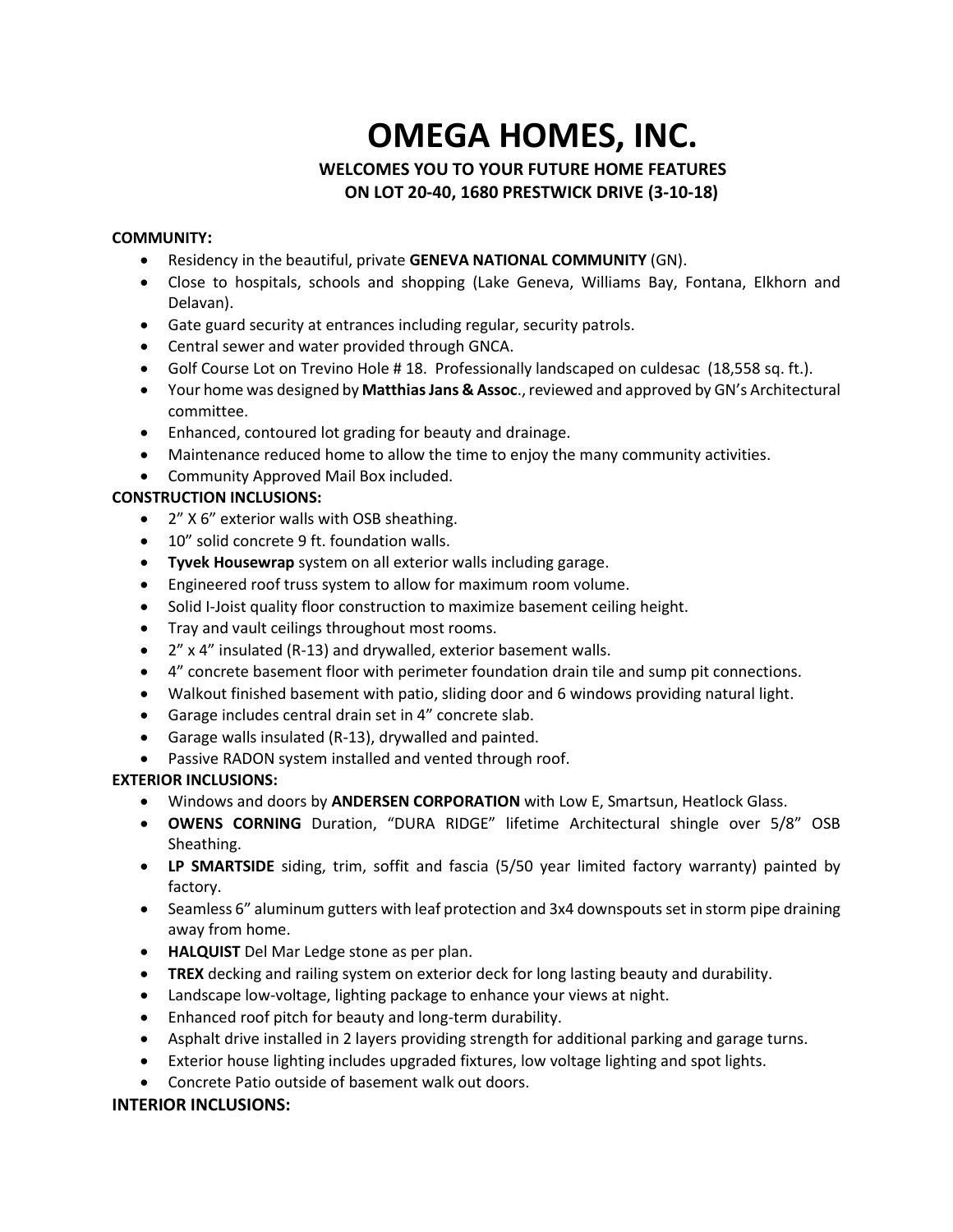- Beautiful, comfortable open floor plan with plenty of volume to enjoy life's activities.
- Vault and Tray ceilings providing a unique, custom feeling.
- Large windows to enjoy the many scenic views that differ by season.

# **CABINETRY AND COUNTERTOPS**:

- **VALLEY CABINETS** Custom design Maple cabinets with full overlay fronts, full extension soft close drawer guides, dovetailed drawers with soft close hinges. These custom cabinets furnished in Kitchen, Kitchen Island, all Bathrooms, Laundry and Mud rooms.
- **GRANITE or Quartz TOPS** in Kitchen, Master Bath, Powder Room and elsewhere.
- Undercabinet Kitchen LED lighting.
- Cabinet hardware included from a large selection.

# **FLOORING AND BATHS:**

- **ARMSTRONG** Rural Living, engineered Maple hardwood flooring in Kitchen, Dining, Family rooms and Foyer.
- **Dal Tile** Skybridge (12"x24") in Laundry, Mudroom, Powder and Hobby rooms.
- **Dal Tile** Skybridge (12"x24") on bathroom floors over Hardiboard sheets laid over subfloor.
- **Dal Tile** Skybridge ceramic tile on bath and shower walls with row of Bliss Mosaic Glass.
- **Dal Tile** Skybridge tile with Crystal Shores row backsplash.
- **SHAW "**Well Played 1", 37 oz. stainmaster carpet in bedrooms.
- **SHAW** "Its Been Good" commercial, stainmaster carpet throughout finished basement.

## **APPLIANCES:**

- **SAMSUNG** 4 door Flex Food Showcase Refrigerator-stainless steel.
- **SAMSUNG** 30" Combo Oven, Microwave, Convection combination-stainless steel.
- **SAMSUNG** 30" 5 Burner Stove Top with Die-cast Griddle-stainless steel.
- **SAMSUNG** Waterfall Dishwasher-stainless steel.
- **Best** by **Broan** stainless steel Exhaust Hood.
- **FRIGIDAIRE** side by side refrigerator with ice maker serving basement bar.

#### **HVAC:**

- Two zone heating and cooling (Main level and Basement) separately controlled.
- Upgraded **Bryant** 96% efficient furnace.
- **Bryant** 13 SEER 5 stage air conditioner
- **Ecobee 3** thermostats, touch screen with WiFi access.
- **Bryant/Climate Shield** 10 year extended warranty on parts.
- **Bryant** large bypass Humidifier.

#### **ELECTRICAL**

- 200 Amp service with 40 circuit panel.
- Decora switches & outlets and recessed LED can light fixtures throughout.
- Undercabinet LED Kitchen lighting.
- Upgraded ceiling fans and light fixtures.
- Electric smoke and CO2 detectors.
- TV and phone jacks amply installed.
- Floor outlet in Family Center.
- Outdoor lights and spots, light timer, and GFIs outlets as shown.
- Quiet Bath exhaust fan/light combinations throughout.
- Finished basement includes 18 LED can light fixtures.

#### **PLUMBING**